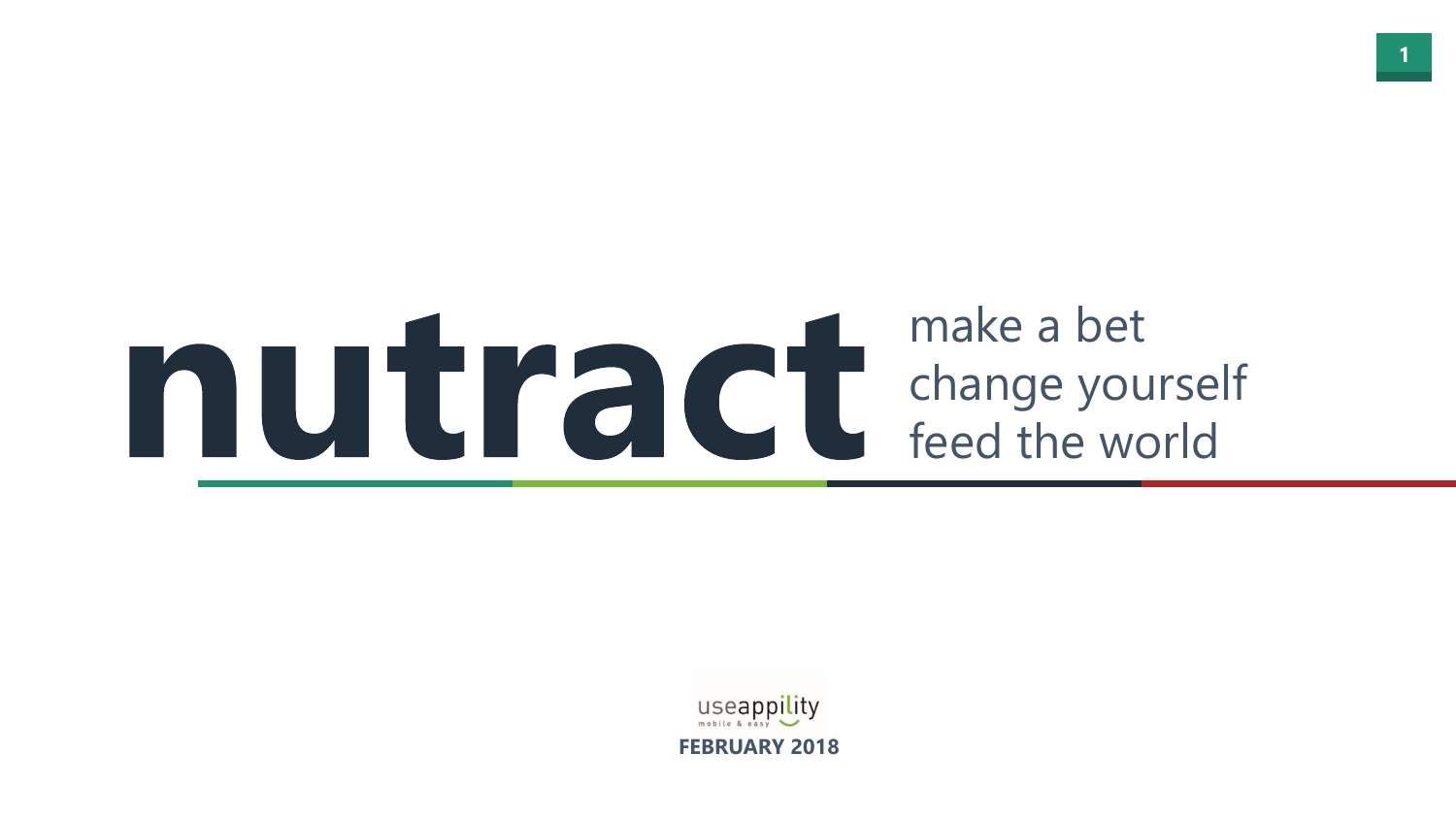



# On the one hand …

The Mediterranean diet of Greece was included in UNESCO's list of Intangible Cultural Heritage of Humanity in November 2010.

64% of travelers want to eat more local food on their trips, and 22% plan to travel to a destination for the food alone (source Booking.com survey 2017)

50% of Americans and Western Europeans are trying to lose weight. 75% of them plan to do so by changing diet (source Nielsen 2015)

## While on the other hand …

One in nine people in the world are suffering from chronic undernourishment (source UN Food and Agriculture Organization)..



# **There are two sides to every coin**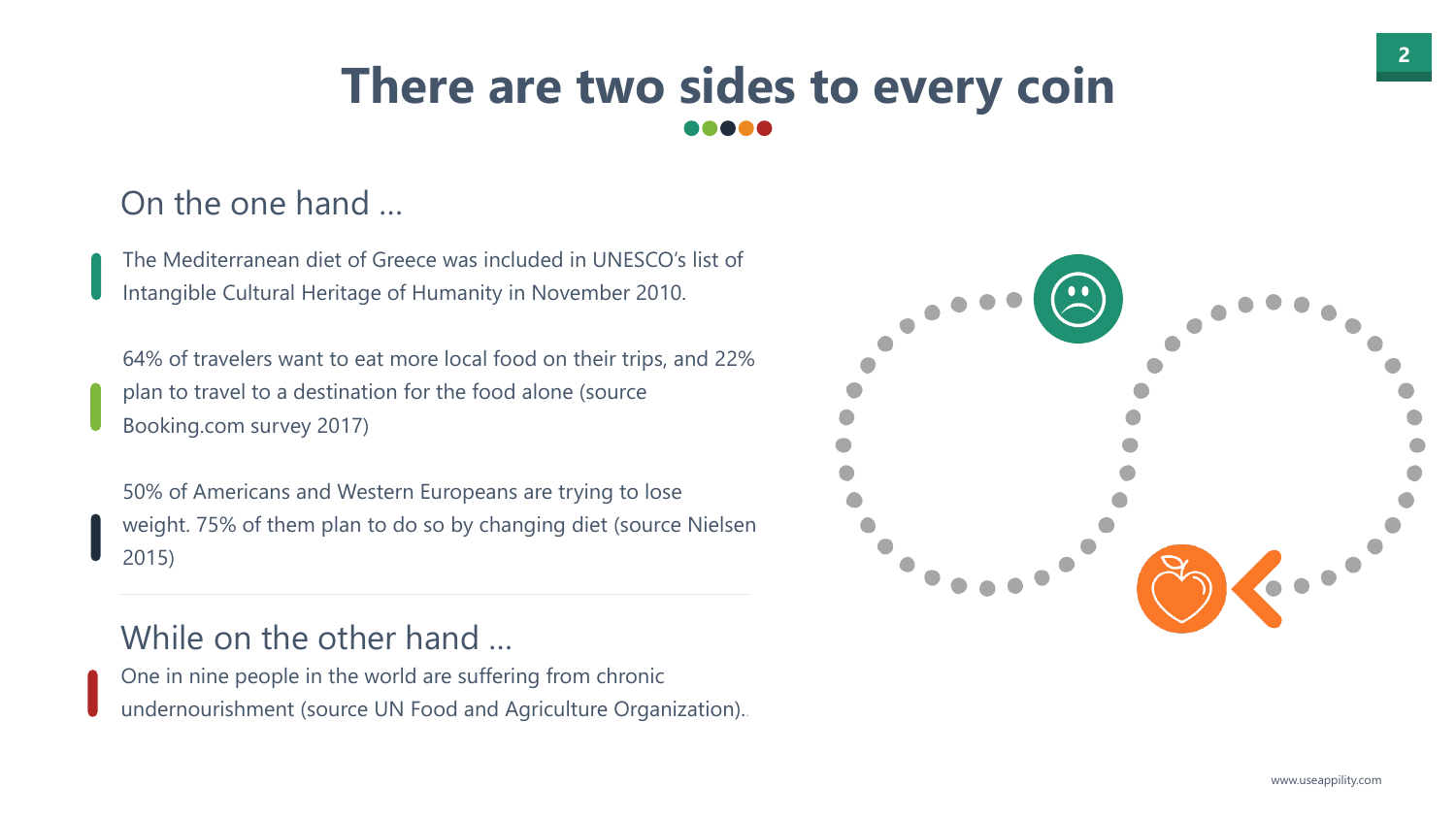

mHealth market will reach 31 bn USD in 2020, with over 551 million users. 182 million will use diet & nutrition apps – *mHealth App Developer Economics 2016*.

Food Tourism is a 150 billion dollar global industry – *World Food Travel Association.*

Here comes Nutract doo doo doo doo JJJJJ

# **Targeting a niche (?) market**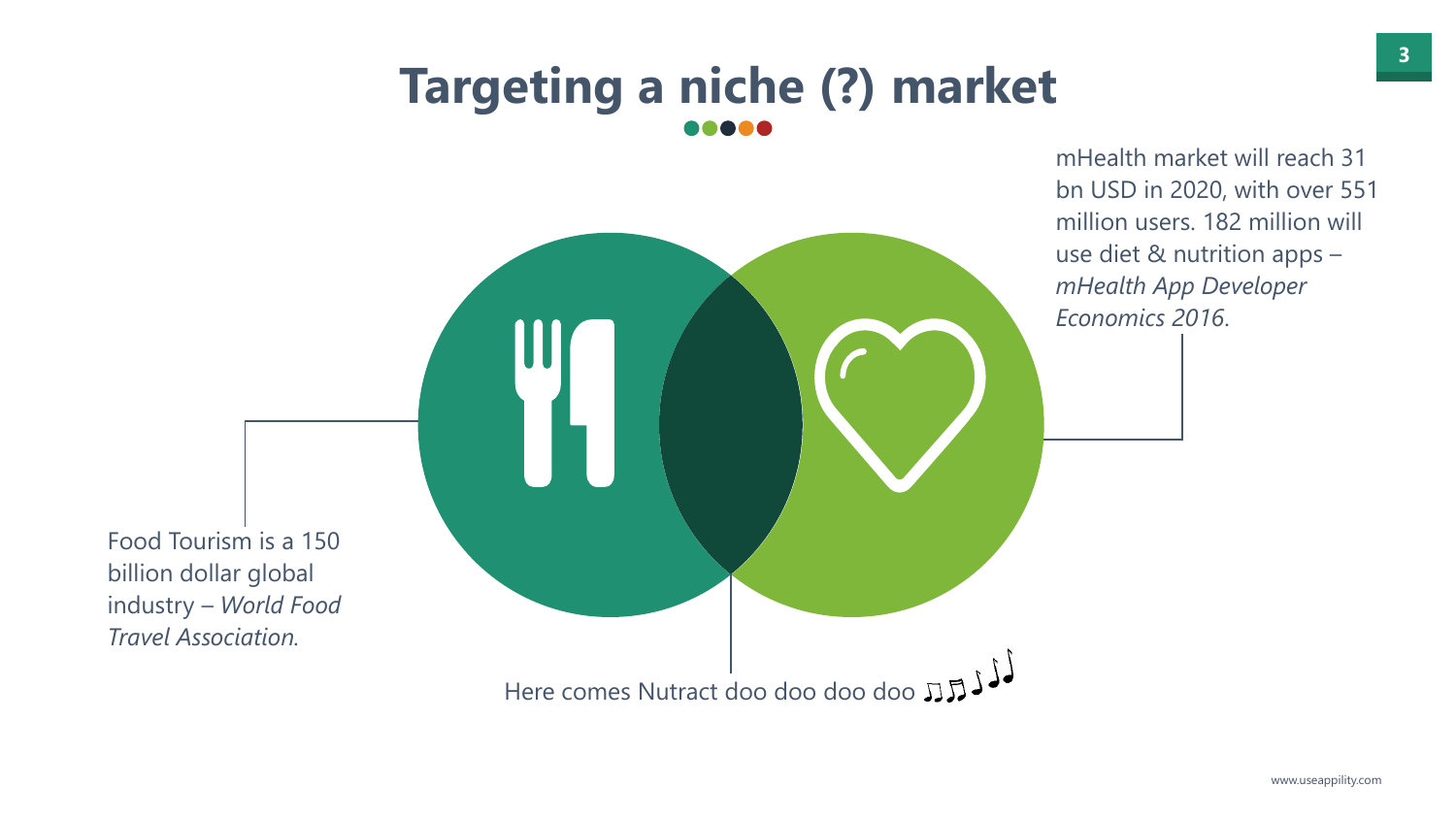

# **Nutract : The balanced diet challenge .....**



An incentive mobile application for creating and sustaining a healthy diet behavior based on Greek gastronomy, by adopting an empathybased approach paired with game mechanics, improving at the same time the lives of people in need.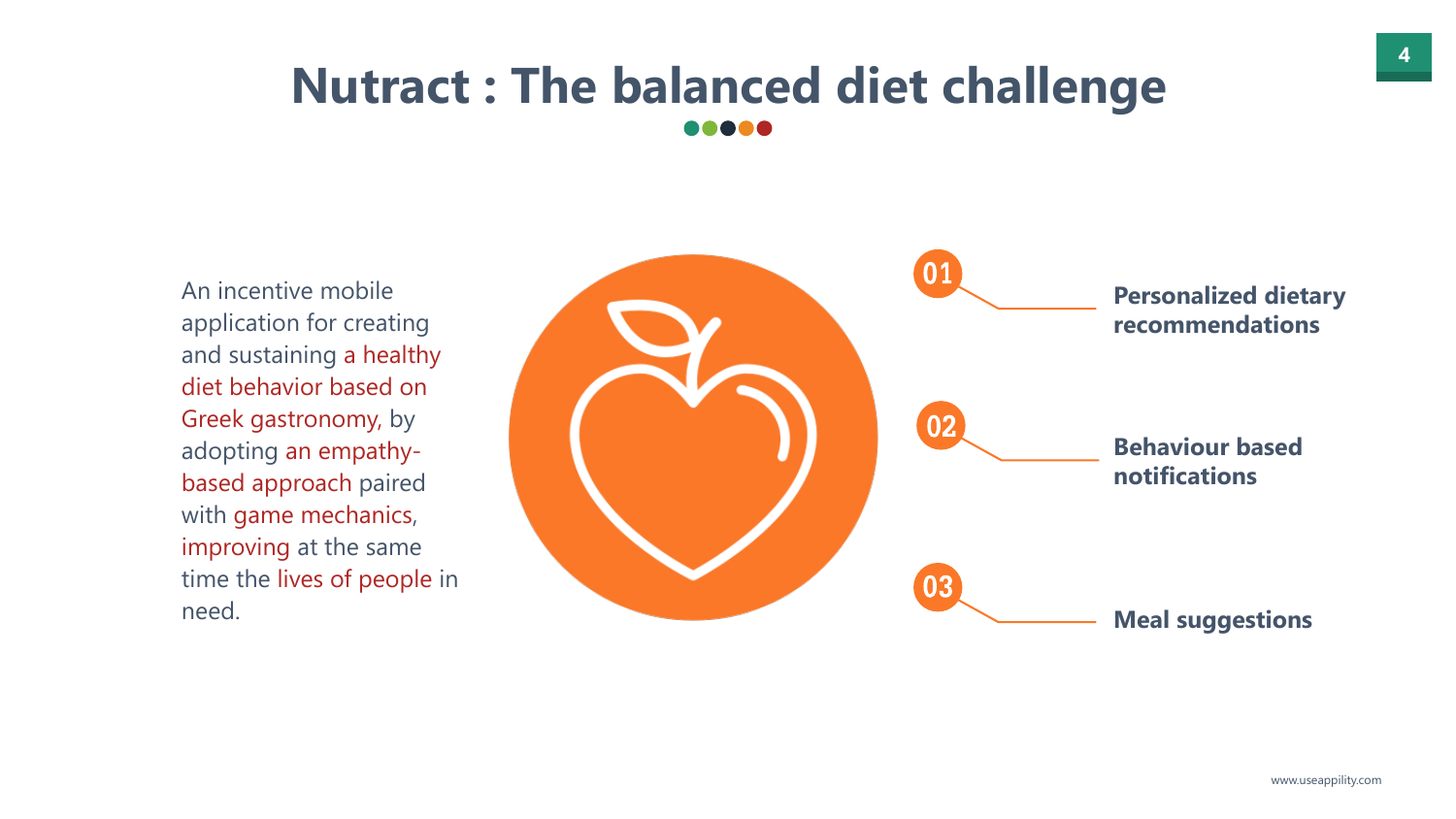



# **How does it work?** DO 6











### A fun and engaging experience

www.useappility.com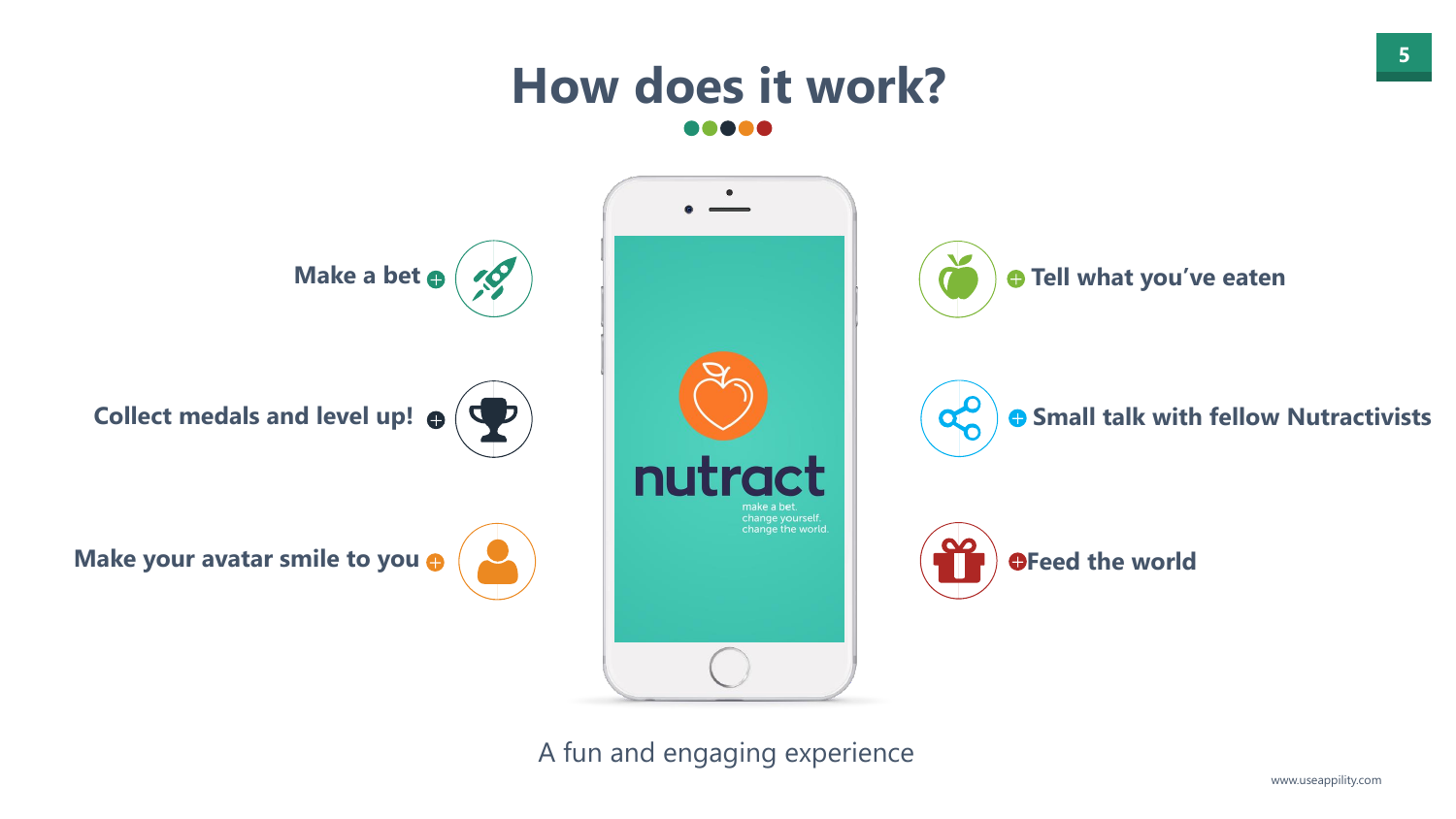



# **My big fat nutrition apps market segmentation** 8080C





\$7 million funding, 24 million members, 3 million monthly active members

nooni. \$26M funding 100M

**Bet structure Calorie tracking**

**Empathy**

Seed funding \$2.3 Million, acquired by One Medical for \$20 Million

Lose It!

downloads

### Lifesum

\$2.44 million funding \$16. million funding, 15 million users



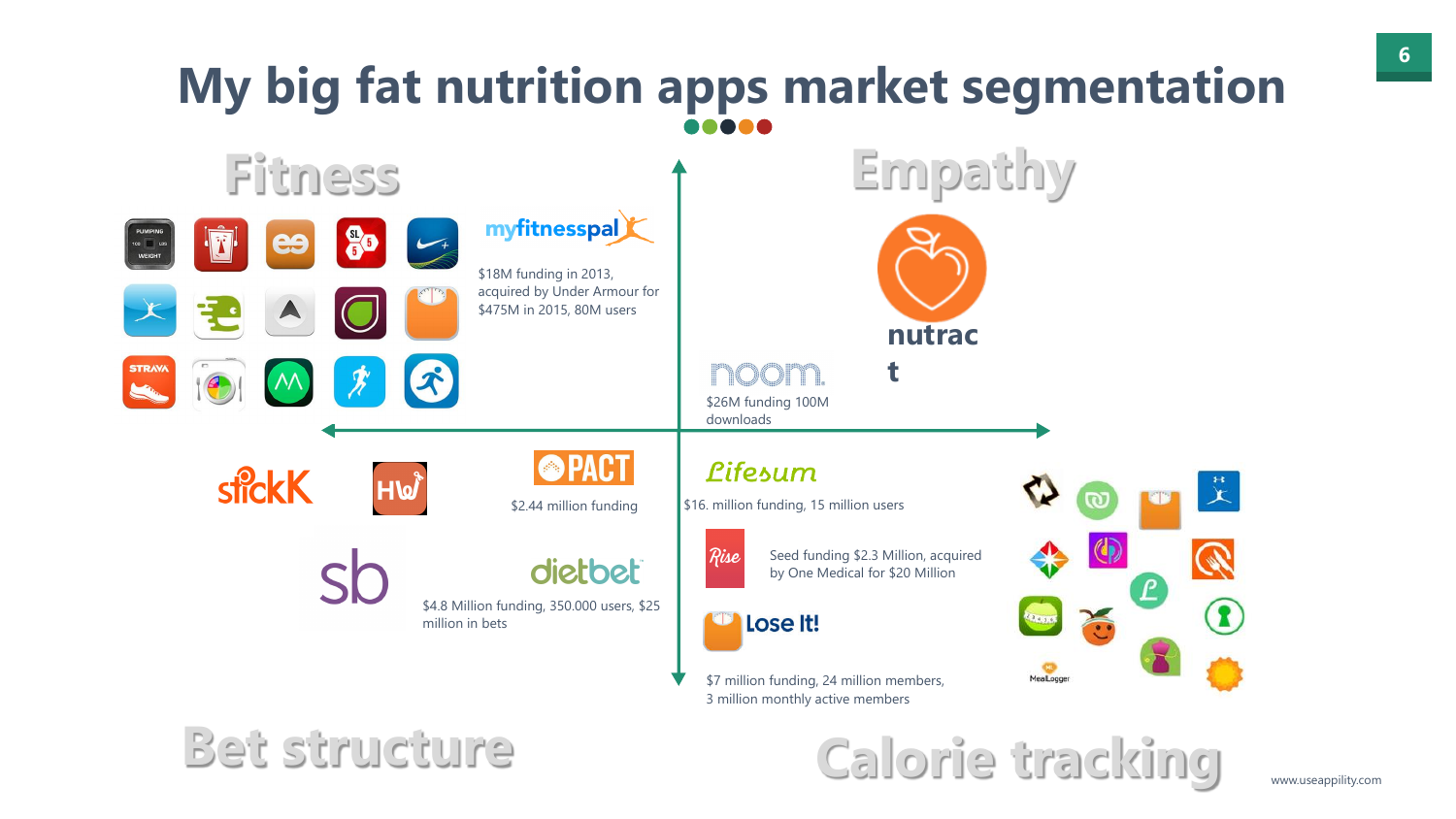

Nutract aims to create a competitive and sustainable edge by capitalizing on existing experience and capabilities and by adopting market breakthrough strategies. Company's position is robust enough to survive on an international environment and sufficiently acute to claim a position on this environment.



Fun Making the difference between "have to" and "want to"…



Sentiment Empathy blended with community care





Education …Teach a man to fish and you feed him for a lifetime



knowledge When EdTech and HCI met Endocrinology

Incentives Dieting is the only game where you win when you lose! (Nutract's ambiguity)



# **Putting the pieces together**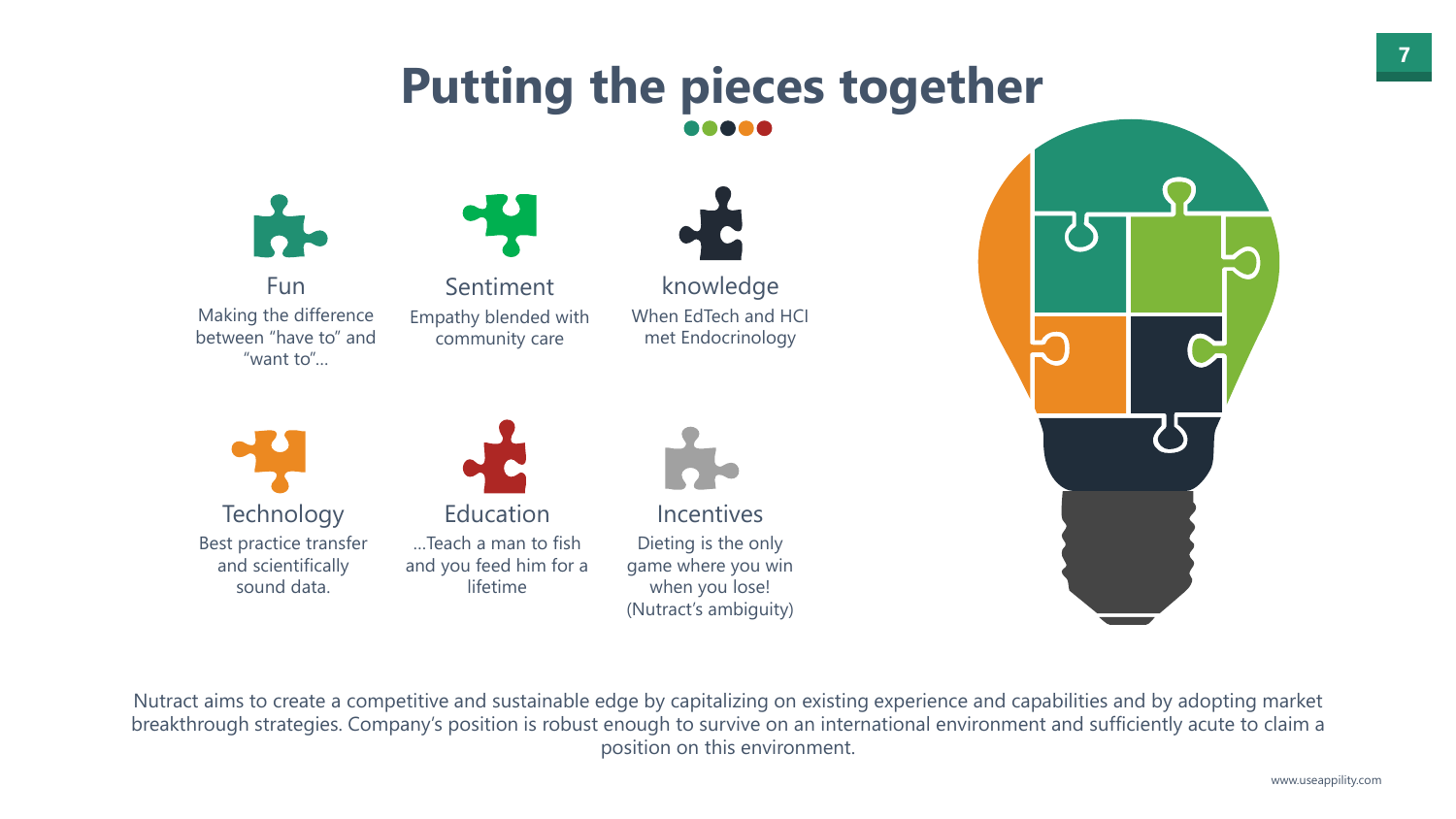



# **First we take London…**

## **United Kingdom**

**Millions** 

Mobile app users in **6 38.52**<br>the UK for the first **1** 58.52 quarter of 2015 (source Statista)

App downloads per **1 250**<br>month from UK **1 250** smartphone users (source Upbeat)

**Millions** 

UK consumers 80% claimed to follow a health diet (source Leatherhead)

Donations in the UK in 2016 through apps, social media and websites (source NPT UK)

People between the ages of 18 eople between the ages of 18-<br>34 who expect to change their 53% eating habits towards a healthier diet in 2017 (source PwC)

.....



**Billions**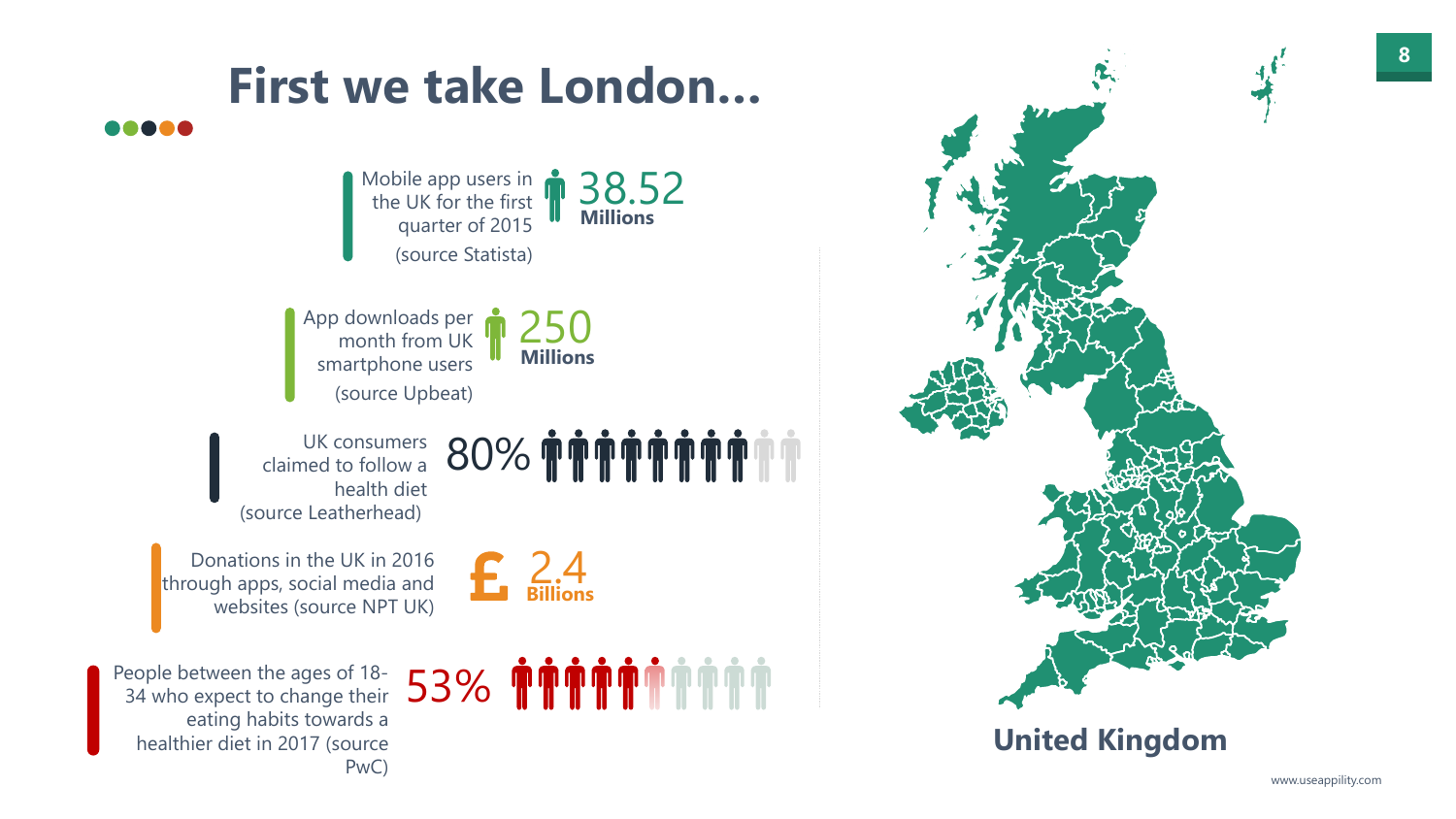



## **…then we take Berlin (and Paris and ..... Madrid)!** Europe is considered the **Billion**

Mobile app users in **nnnnnnn 258.1**<br>Western Europe in **nnnnnnnnn** Western Europe in 2017 (source Statista)

largest fitness market in the world (source Deloitte 2016)

Health and fitness apps usage growth the last three years (source Flurry Analytics Analytics 330%

**Million**

50% of Europeans are actively trying to lose<br>weight. (source Nielsen 2015) 50%

Average number of apps used per user/month in<br>estern Europe. On average each user has 96 apps Western Europe. On average each user has 96 apps installed (source AppAnnie Report 2017)





# **Nutract downloads**



Nutract will be launched in the UK market. At the beginning of S3 the app will be available in the German, French and Spanish markets as well.

**apps**

www.useappility.com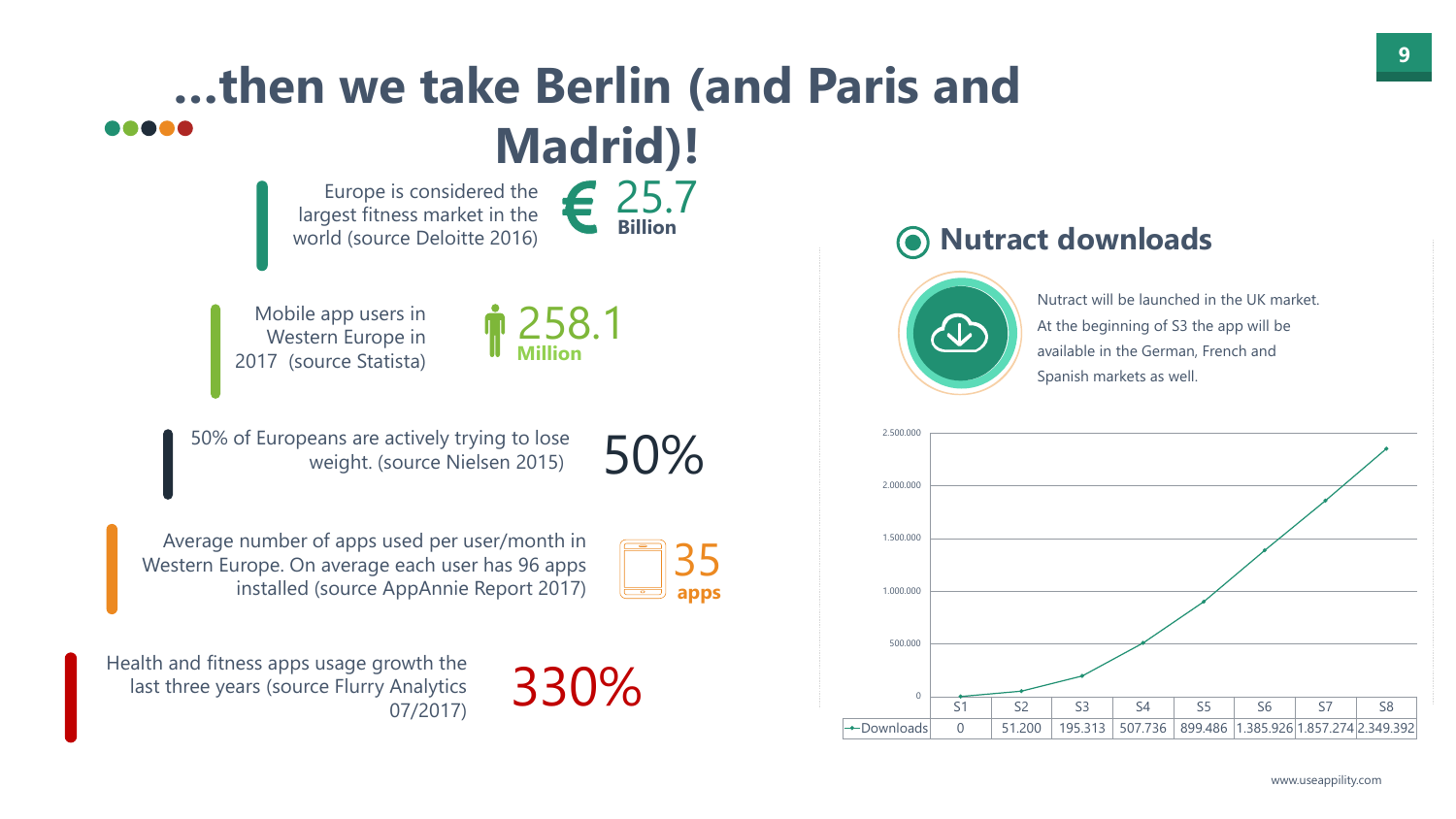

# **Seeding…**  .....



Invite a friend and get a €2 voucher for your next bet (estimated CAC >  $\epsilon$ 2).

Targeted campaigns on YouTube, Pinterest, Facebook and on selected apps.



### **Advertise**

### **Reward**

Free to download, commission on bets, targeted marketing channel



#### **Download**

Build a stakeholders base including as many local charity organizations as possible

#### **Network**

SETE Spread the message through the stakeholders' network. Make technology and nutrition influencers speak for you.



#### **Disseminate**

CHO

Start a nutrition site and a YouTube channel well before the app launch

#### **Awareness**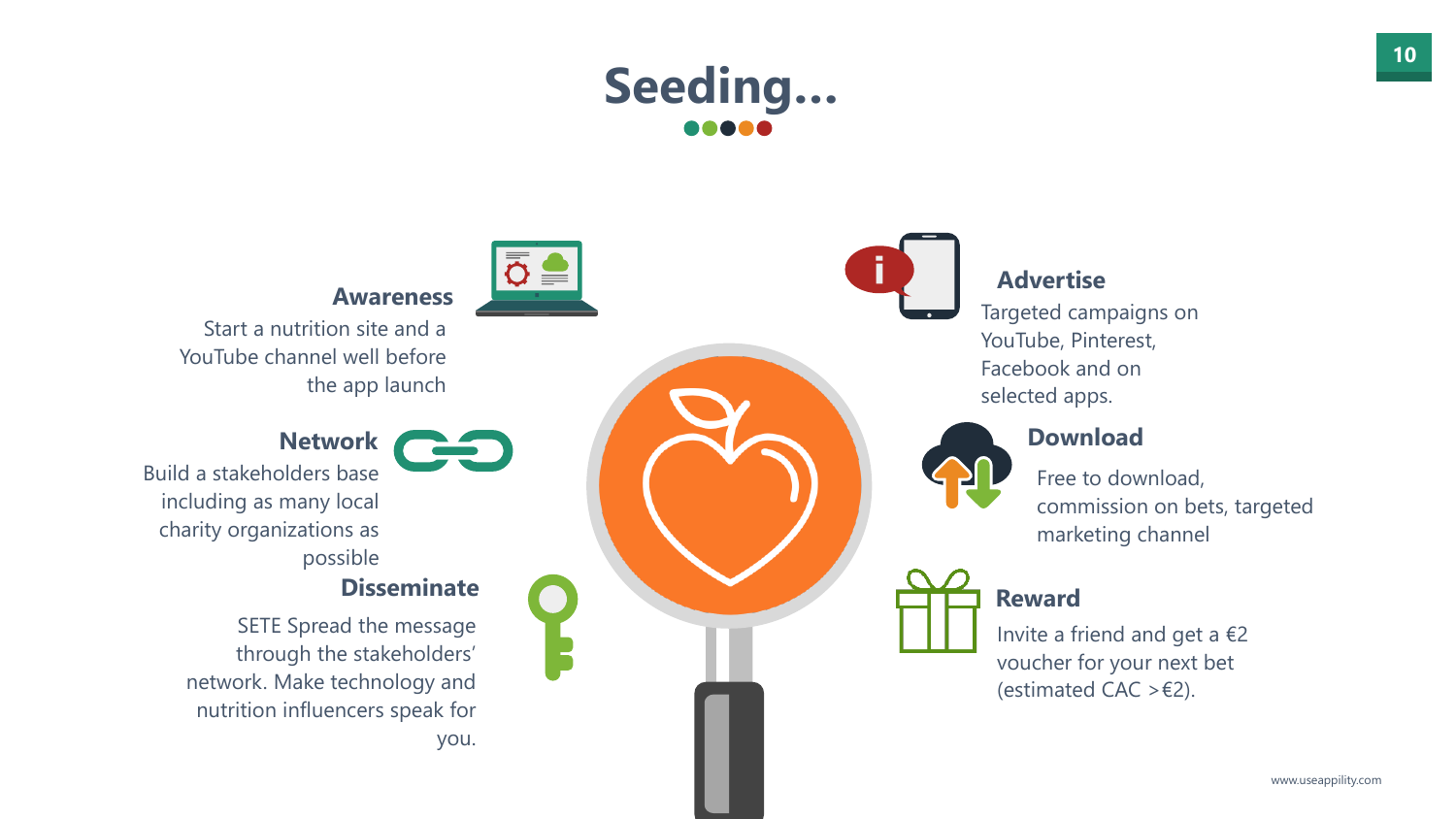

**Reach**

Nutract will be available in App Store and Play Store. 3 out of 4 delete the app the same day. **Monetize** 

NGO mailing lists, word-ofmouth, advertisements. Customer acquisition cost, initially €2.50, will drop by 25% (year-to-year)



### **Download**

**…and harvesting** .....

> The app will contain ads. In addition there will be a commission on every bet placed.

### **Value**

 $\boldsymbol{\epsilon}$ 

Average retention time 6 months. Customer's lifetime value is estimated €5.50

### **Revenue**

Break Even Point 9 months after launching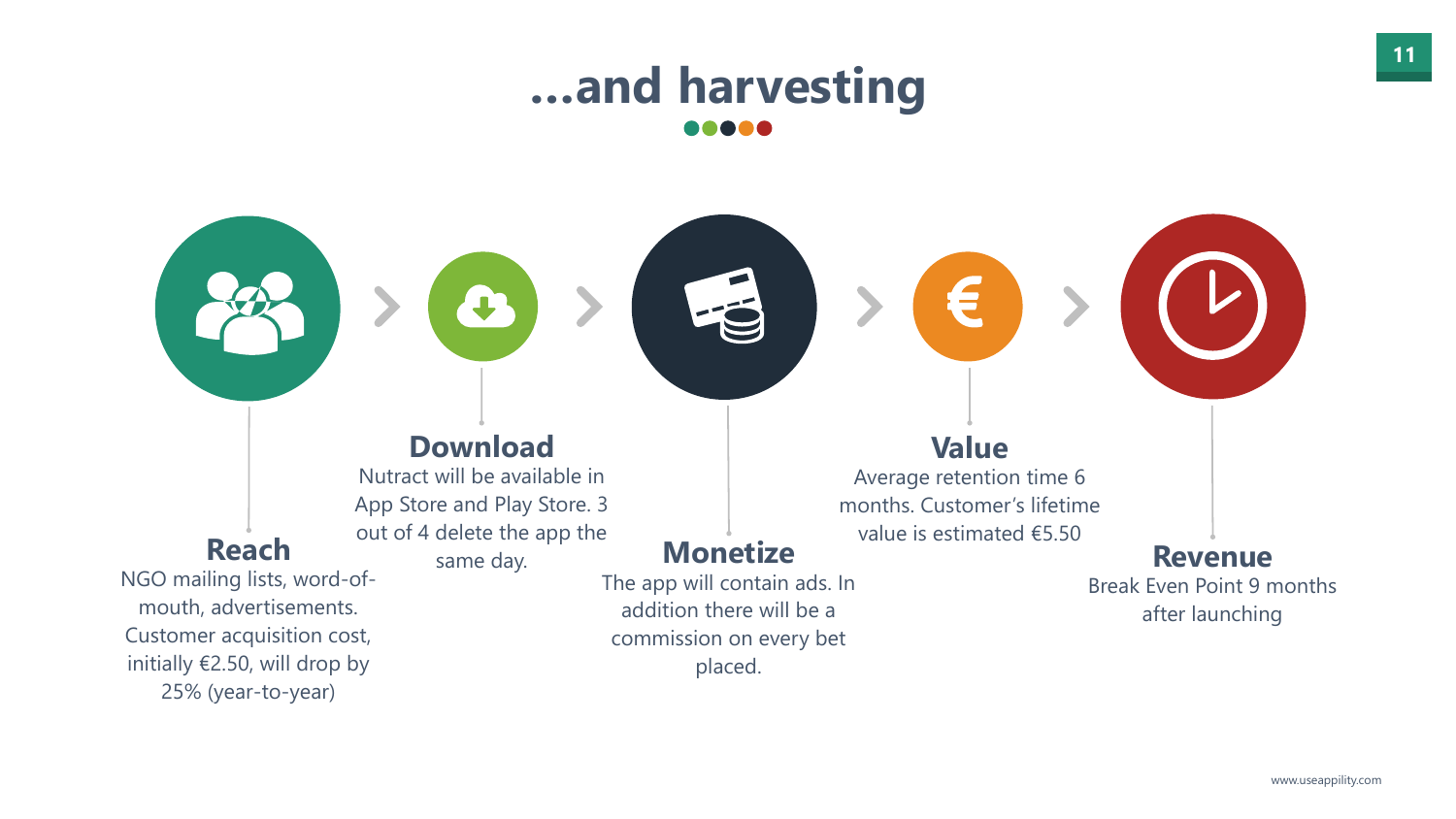

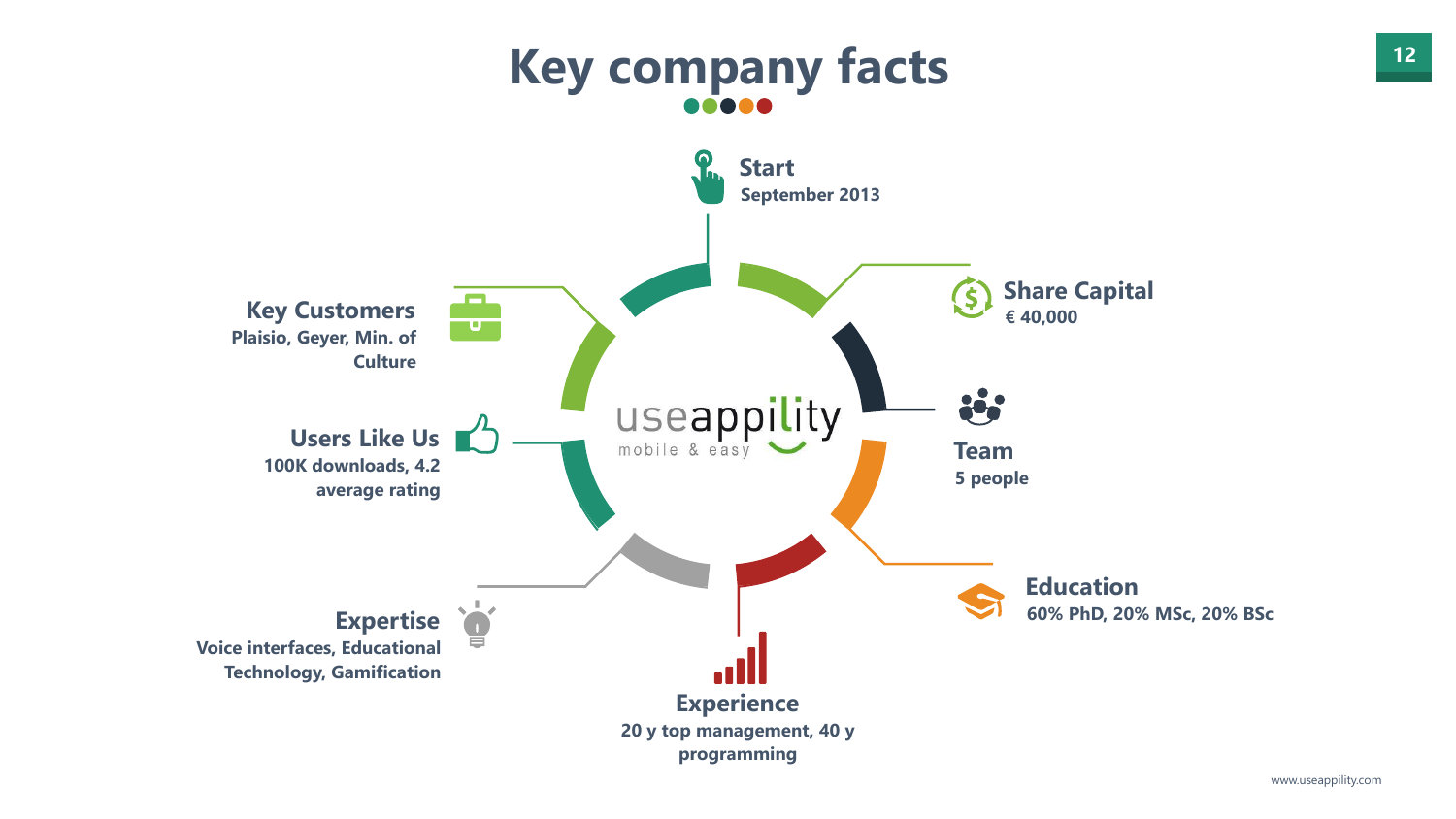

# **Main products**  88888